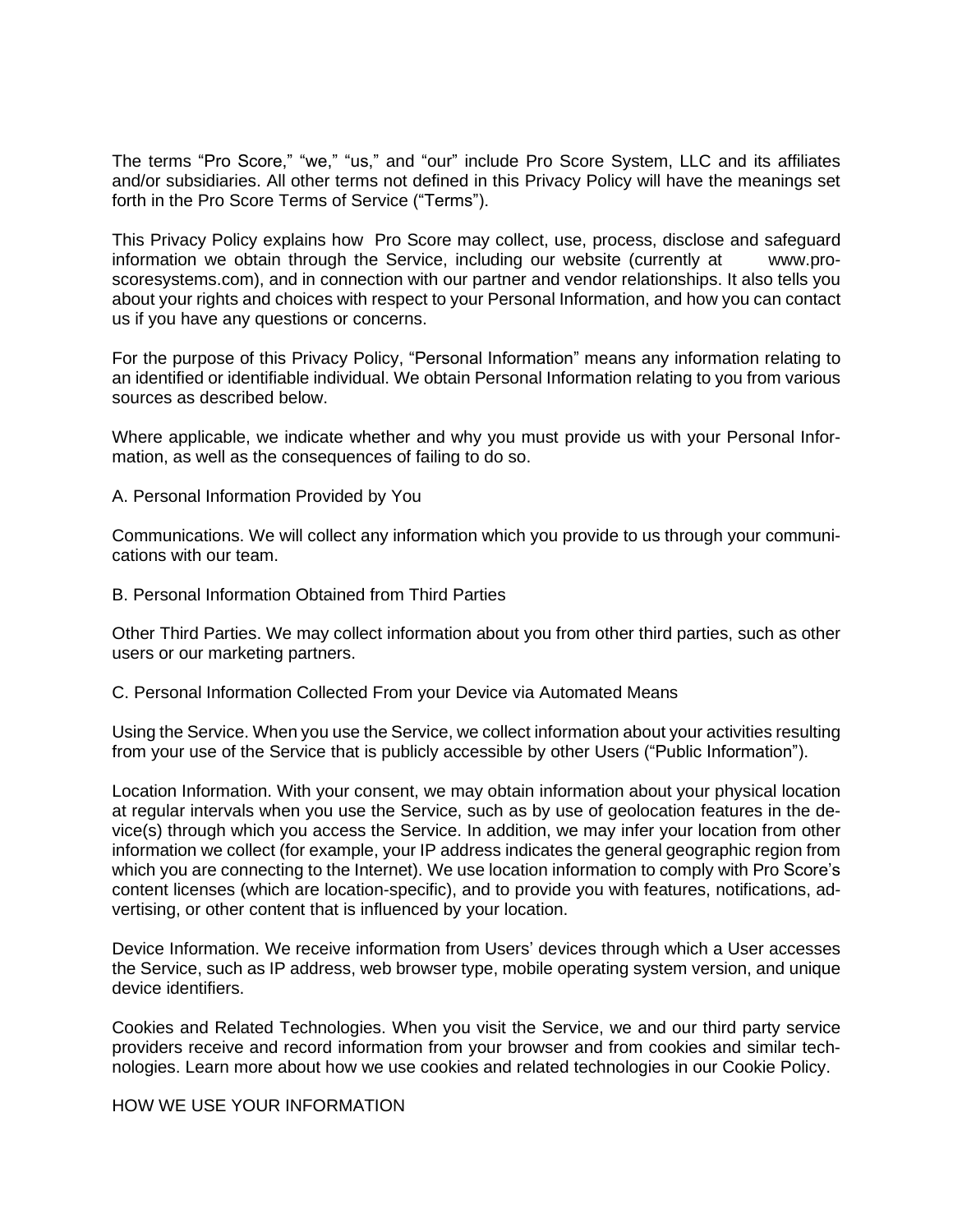Internal and Service-Related Usage. We use Personal Information for internal and Service-related purposes, including to operate, provide and maintain the Service.

Analytics and Improving the Service. We and our service providers use Personal information that we collect on the Service, such as your location and your activities on the Service, to monitor and analyze usage of the Service and to improve and enhance the Service.

Communications. We may send emails to an email address you provide to us (i) for customerservice or technical-support purposes, or (ii) to send you (a) information about topics or content that we think may interest you, or (b) updates about the latest developments or features on the Service. We also may send push notifications to your device and a newsletter to the email address you provide to us in the event that you subscribe to receive the newsletter.

Advertising. We and our advertising partners may use your Personal Information, including your location and your activities on the Service to facilitate the delivery of advertisements.

Tailored Content. We may use your Personal Information to provide you with personalized services, content, offers and recommendations.

Aggregate Data. We may de-identify and aggregate information collected through the Service for statistical analysis and other lawful purpose.

Partners and Vendors. We use information collected from our business partners and vendors to manage those relationships.

Job Applications. If you apply for a job at Pro Score, we may process your Personal Information to evaluate your application.

Legal. We may use your Personal Information to enforce our Terms of Use, to defend our legal rights, or to comply with our legal obligations and internal policies.

HOW WE MAY DISCLOSE YOUR INFORMATION

Vendors and Service Providers. We may share any Personal Information we receive with vendors and service providers retained in connection with the provision of the Service. For example, we may use service providers to measure user engagement or serve advertising on our Services.

Advertising Partners. We may share your Personal Information with our third-party advertising partners to provide ads that we think may interest you.

Nonaffiliated Companies. We do not rent, sell, or share Personal Information (as defined by California Civil Code §1798.83) about you with other people or nonaffiliated companies for their direct marketing purposes, unless we have your permission. If we receive your permission, nonaffiliated companies may use your Personal Information to send you offers or other information that you may find of interest.

Search Engines. Your Public Information may also be accessible through search engines, such as Google or Yahoo, just like with many common social media services.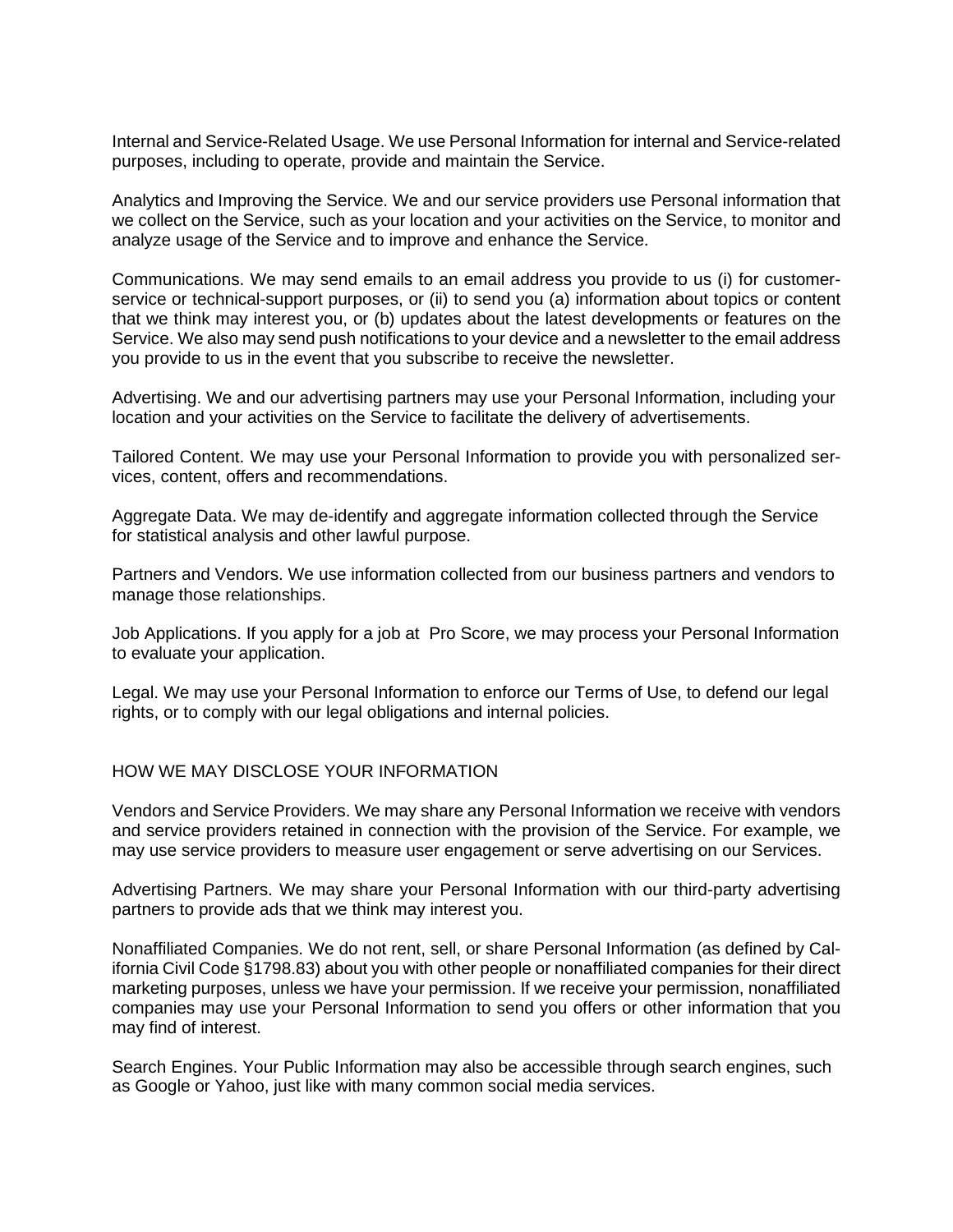Other Third Parties. We may also share Personal Information about you with other third parties in the following circumstances:

 With Your Consent. We may disclose your Personal Information with your permission. We may seek your permission in various ways. For example, we may present you with an "opt-in" prompt when you register to use the Service or access certain content

 To Comply with Legal Obligations. We may access, preserve, and disclose your Personal Information or other account information if we believe doing so is required or appropriate to (i) comply with laws, law enforcement requests, and legal process, such as a court order or subpoena; (ii) respond to your requests; or (iii) protect your, our or others' rights, property, or safety.

 In case of Merger, Sale, or Other Asset Transfers. If we are involved in a merger, acquisition, financing due diligence, reorganization, bankruptcy or liquidation where the business will not continue as a going concern, receivership, sale of Pro Score assets, or transition of the Service to another provider, then your information may be sold or transferred as part of such a transaction as permitted by law and/or contract. The use of your information following any of these events should be governed by the provisions of this Privacy Policy in effect at the time the applicable information was collected.

# SECURITY OF YOUR INFORMATION

We maintain administrative, technical and physical safeguards that are intended to appropriately protect Personal Information against accidental or unlawful destruction, accidental loss, unauthorized alteration, unauthorized disclosure or access, misuse, and any other unlawful form of processing of the Personal Information in our possession. Unfortunately, the Internet cannot be guaranteed to be 100% secure, and we cannot ensure or warrant the security of any Personal Information you provide to us.

# DATA RETENTION

We take measures to delete your Personal Information or keep it in a form that does not permit identifying you when this information is no longer necessary for the purposes for which we process it, unless we are required by law to keep this information for a longer period. When determining the retention period, we take into account various criteria, such as the type of products and services requested by or provided to you, the nature and length of our relationship with you, possible re-enrollment with our products or services, the impact on the services we provide to you if we delete some information from or about you and mandatory retention periods provided by law and the statute of limitations.

#### THIRD PARTY PRIVACY PRACTICES

This Privacy Policy applies only to the processing of your Personal Information by Pro Score. The Service may contain links to third party sites, such as third-party content providers ("Third-Party Sites"). The policies and procedures described in this Privacy Policy do not apply to Third Party Sites. The links from the Service to any Third-Party Sites do not imply that we endorse or have reviewed the Third-Party Sites.